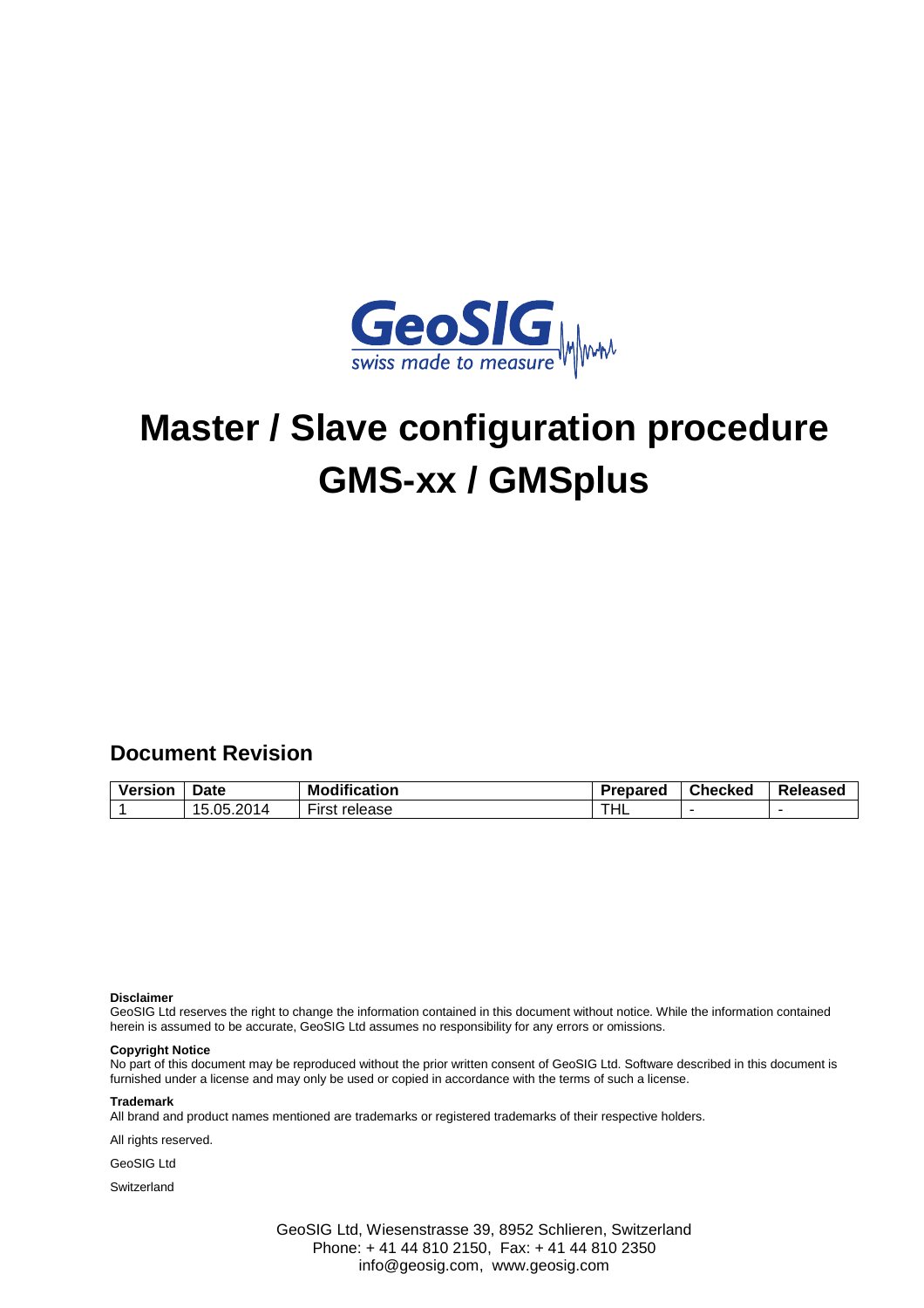# **Table of Contents**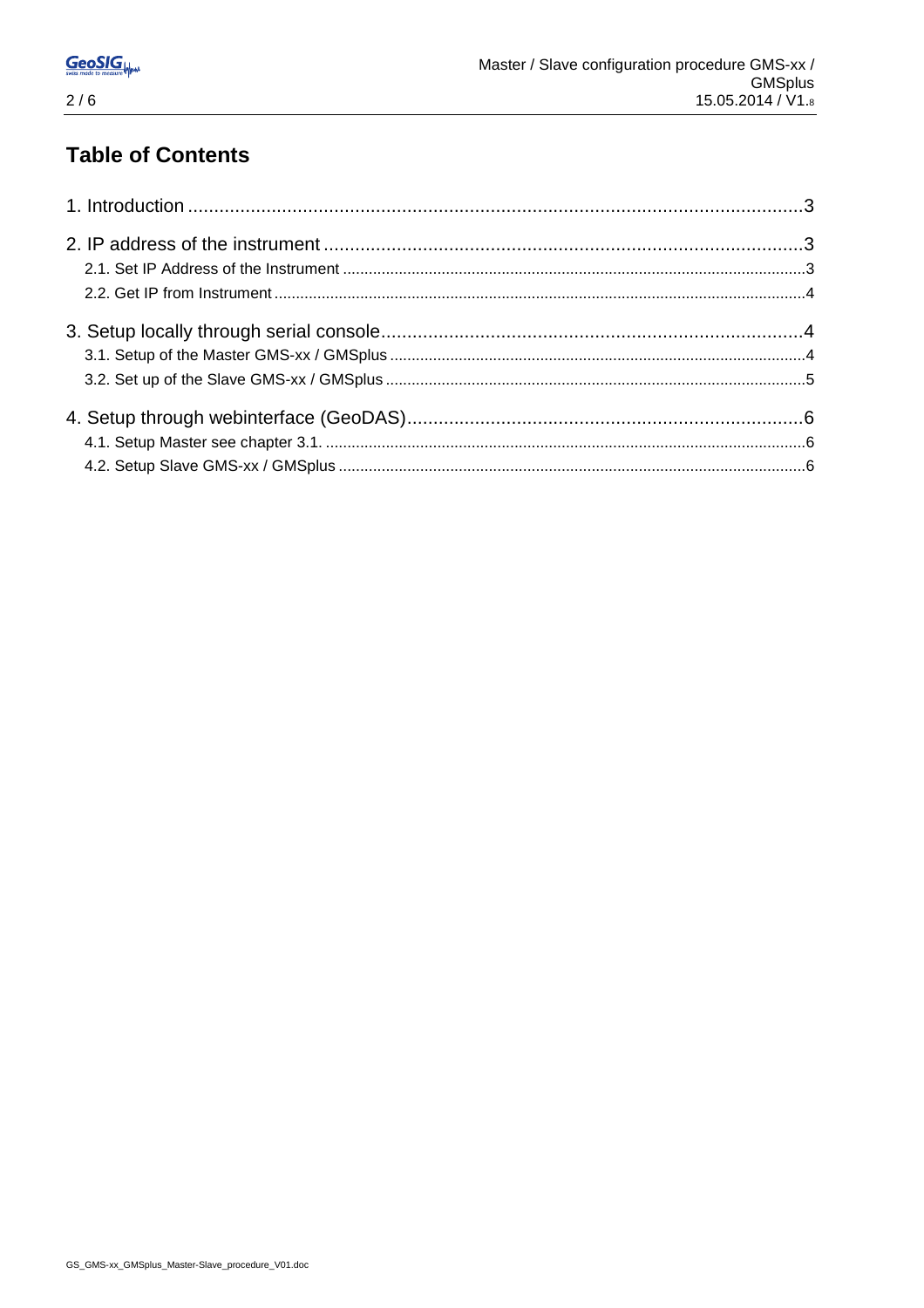## **1. Introduction**

This procedure describes how to setup the GMS–xx and GMSplus for Master / Slave configuration for time synchronisation.

## **2. IP address of the instrument**

The master unit should have a fixed static IP address.

If this is set already before, but IP address is not known yet, read chapter 2.2.

If the instrument does not have a static IP address yet, read chapter 2.1, how to set an IP address.

If IP address is already known, jump to chapter 3.

#### **2.1. Set IP Address of the Instrument**

Network settings of the Instrument can be changed during startup of the instrument. By default the instrument has a dynamic IP.

- Switch on the instrument by press and hold the POWER button for 2 seconds.
- Press **<Ctr> +** '**Z**' as soon the following message appears on the console to enter the test mode.

```
GMSplus s/n 100582. Firmware in the Linux image: 21.07.00 
################################################# 
###### Test and Initial Configuration Mode ###### 
################################################# 
Press Ctrl+Z to enter the test mode....
```
The following menu will appear (see chapter **Error! Reference source not found.** for details):

```
Press Ctrl+Z to enter the test mode...............
Instrument serial number: 100582 
Instrument MAC address: 00:50:C2:77:42:93 
-------------------------------------------------------------------------------------------- 
Level Shortcut Password Description 
-------------------------------------------------------------------------------------------- 
User Ctrl+U None Basic operations only 
Powerful User Ctrl+W None Also hardware options and pre-selected tests 
Administrator Ctrl+A None Also manual tests and altering the FLASH memory content 
-------------------------------------------------------------------------------------------- 
Your level [U/W/A] or press B to boot now:
```
• By default, no any passwords are set, so press '**U**' to enter the User Mode, and then '**N**' to enter the menu Network settings.

```
==== Network Settings ==== 
  -- Primary network interface -
Configure network interface (Y/N)? Y
Static IP address (1=YES, 0=AUT0)? (0 = 0x0):
```
- Select 'Y' to change the settings and then select if the instrument should have a static or a dynamic IP by pressing '**1**' (Static) or '**0**' (dynamic). In case a dynamic IP is chosen, a DHCP server must be available in the network to provide the IP settings.
- In case a static IP is selected, an additional message will appear asking for the *Instrument IP* address, Instrument network mask and Instrument gateway IP. In case you don't know these parameters please ask your network administrator.

**GeoSIGL**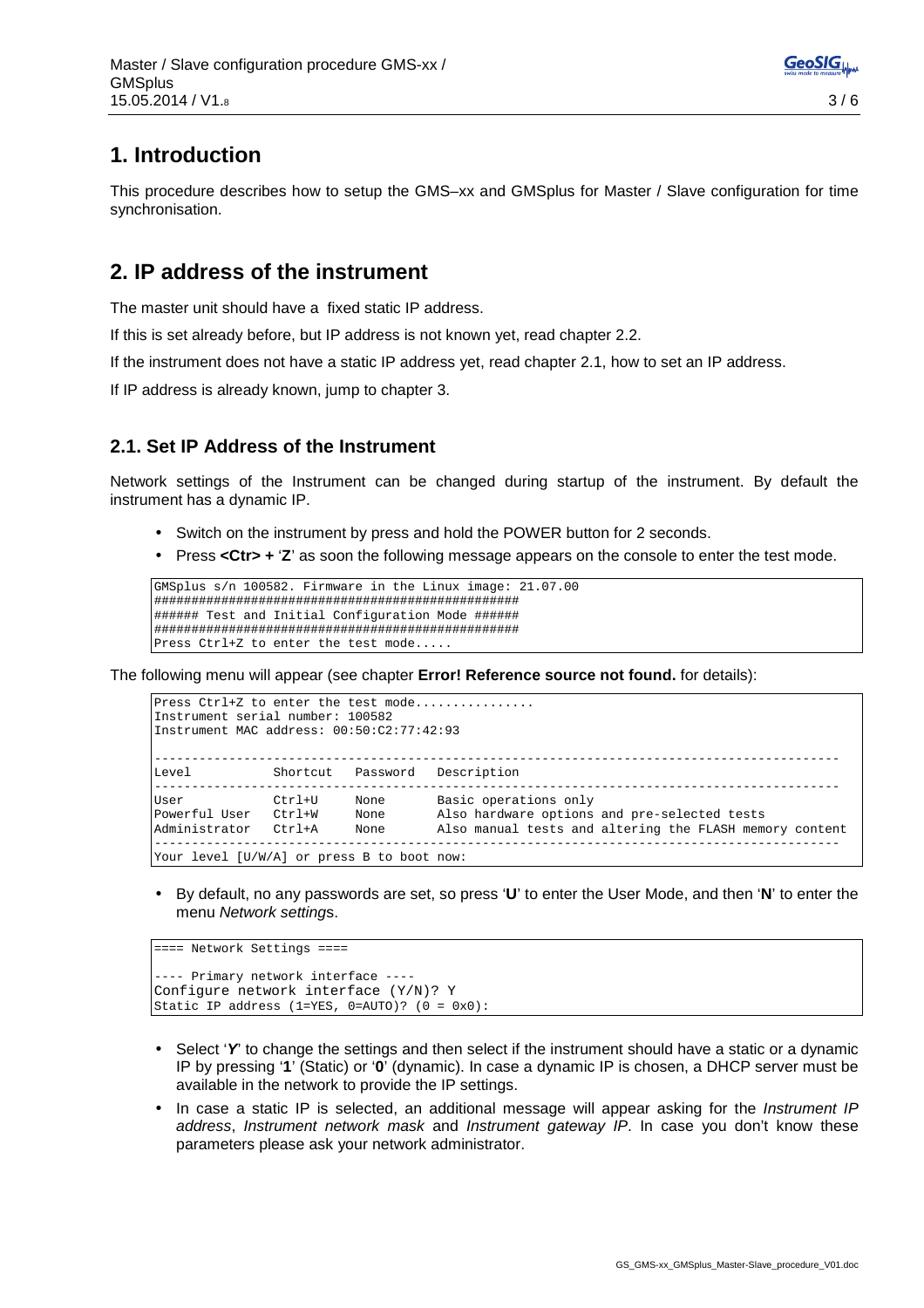#### **2.2. Get IP from Instrument**

• To get the IP from the instrument please press 'S' in the main user menu

```
GMSplus s/n 100582 version 21.07.00 
Main menu: 
C - Configuration 
M - Messages -> 
S - Shell command 
L - List firmware images 
X - Display errors (0) and warnings (0) 
W - Clear errors and warnings 
F - View/reset RTC trim values 
T - File statistics 
G - View RTC status 
P - View GPS information 
H - Set RTC time 
U - User request 
R - Restart 
Q - Quit
```
- Enter the linux command **ifconfig** and the following reply will be shown by the instrument
- Please see the IPs of the wired Ethernet (eth0) and the wireless Ethernet (wlan0) listed and marked here in **red**.

```
Linux Command: ifconfig 
eth0 Link encap:Ethernet HWaddr 00:50:C2:77:42:8E 
           inet addr:192.168.10.133 Bcast:192.168.10.255 Mask:255.255.255.0
           inet6 addr: fe80::250:c2ff:fe77:428e/64 Scope:Link 
           UP BROADCAST RUNNING MULTICAST MTU:1500 Metric:1 
           RX packets:71 errors:0 dropped:1 overruns:0 frame:0 
           TX packets:16 errors:0 dropped:0 overruns:0 carrier:0 
           collisions:0 txqueuelen:1000 
           RX bytes:6538 (6.3 KiB) TX bytes:1678 (1.6 KiB) 
           Interrupt:21 Base address:0x4000 
lo Link encap:Local Loopback 
           inet addr:127.0.0.1 Mask:255.0.0.0 
           inet6 addr: ::1/128 Scope:Host 
           UP LOOPBACK RUNNING MTU:16436 Metric:1 
           RX packets:3 errors:0 dropped:0 overruns:0 frame:0 
           TX packets:3 errors:0 dropped:0 overruns:0 carrier:0 
           collisions:0 txqueuelen:0 
           RX bytes:172 (172.0 B) TX bytes:172 (172.0 B) 
wlan0 Link encap:Ethernet HWaddr 00:0D:F0:8E:05:DF 
           inet addr:192.168.10.94 Bcast:192.168.10.255 Mask:255.255.255.0
           inet6 addr: fe80::20d:f0ff:fe8e:5df/64 Scope:Link 
           UP BROADCAST RUNNING MULTICAST MTU:1500 Metric:1 
           RX packets:2333 errors:0 dropped:95 overruns:0 frame:0 
           TX packets:636 errors:0 dropped:0 overruns:0 carrier:0 
           collisions:0 txqueuelen:1000 
           RX bytes:271699 (265.3 KiB) TX bytes:737148 (719.8 KiB)
```
## **3. Setup locally through serial console**

#### **3.1. Setup of the Master GMS-xx / GMSplus**

Each unit can act as a NTP time server. It makes most sense, to use one which has a GPS connected.

The slaves can contact this unit and synchronise their internal RTC.

**GeoSIGL**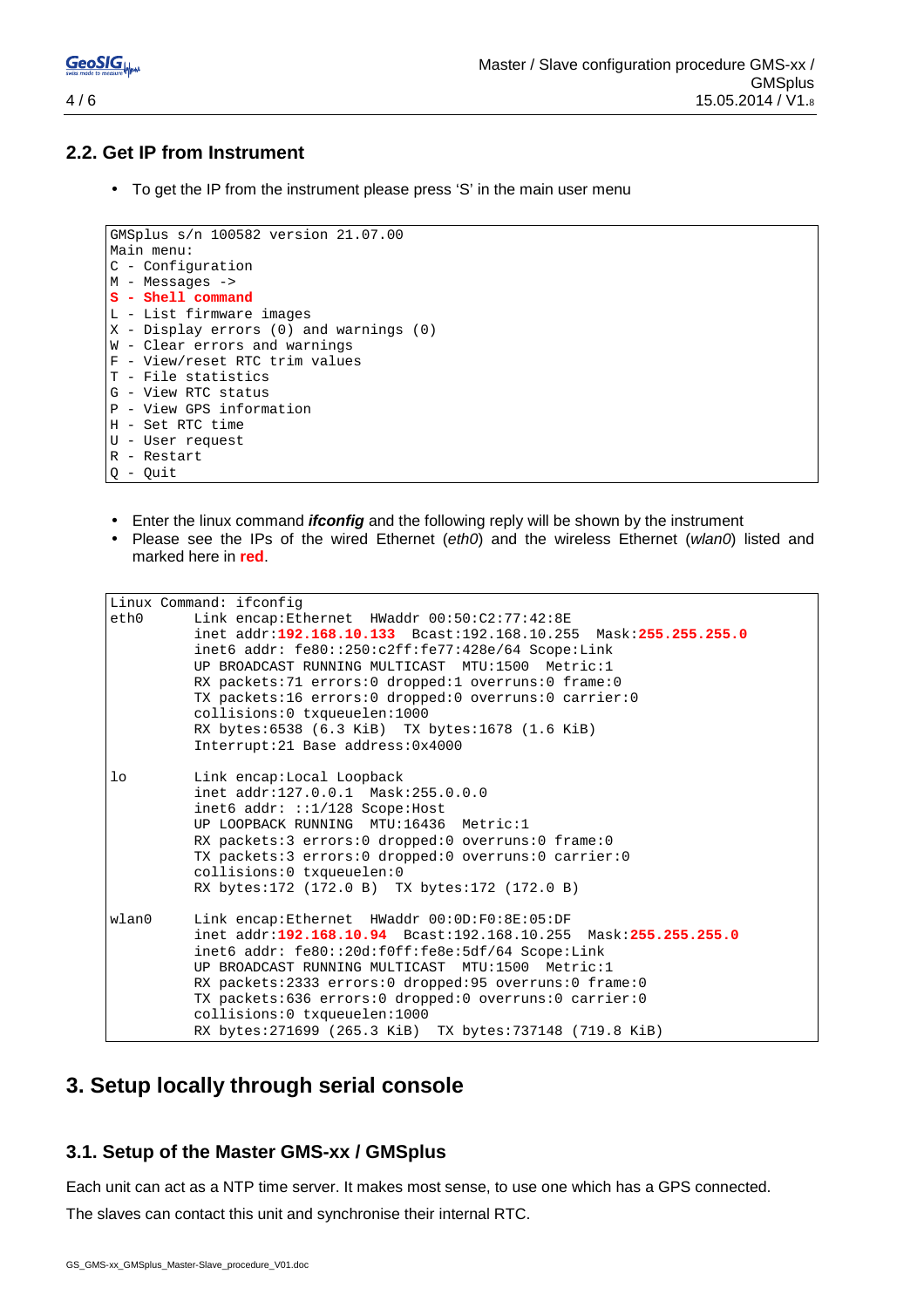## **3.2. Set up of the Slave GMS-xx / GMSplus**

• Press 'O' to enter the menu Miscellaneous Parameters

```
Main Menu 
 A) Station description .............. Demo GMSplus
 B) Station code ..................... DEMO
  C) Location description ............ Switzerland 
  D) Seismic network code ............ CH 
  E) Number of Channels .............. 3 
  F) Number of Output Streams ........ 1 
  G) Number of Trigger Sets .......... 1 
  H) Number of Preset Triggers ...... 1 
  I) Channel Parameters .............. -> 
 J) Stream Parameters ............... ->
 K) Trigger Parameters .............. ->
  L) Parameters of Preset Triggers ... -> 
  M) File Storage and Policy ......... -> 
  N) Communication Parameters ........ -> 
  O) Miscellaneous Parameters ........ ->
```


To do the settings in the Web Interface go to **Configuration**  $\rightarrow$  **armdas Configuration**  $\rightarrow$ **Time Synchronisation**. Then just do the steps described below in the GUI of the Web **Interface** 

• Press 'I' to enter menu Time synchronization

|                 | Main Menu   Miscellaneous                                         |  |
|-----------------|-------------------------------------------------------------------|--|
|                 | A) Offset detection time, sec  10 $(0x0A)$                        |  |
|                 | B) Offset correction time, sec  0 (0x00)                          |  |
| $\mathcal{C}$ ) | Offset correction counts $1 (0x01)$                               |  |
| D)              | MiniSEED record length  512                                       |  |
|                 | E) Extended MiniSEED format  Yes                                  |  |
|                 |                                                                   |  |
|                 | G) Test configuration  ->                                         |  |
|                 | H) Messaging and debugging $\ldots \ldots \ldots \ldots \ldots$   |  |
|                 | I) Time synchronization  ->                                       |  |
|                 | J) Instrument configuration options $\ldots \ldots \ldots$        |  |
|                 | K) Time for sending daily logfile, hour $0 (0x00)$                |  |
|                 | L) Time for sending daily logfile, minute $0$ (0x00)              |  |
|                 | M) Keep external modem always powered  No                         |  |
|                 | N) Startup time for analog modem $\ldots \ldots \ldots$ 2 (0x02)  |  |
| $\circ$ )       | Startup time for cellular modem  60 $(0x3C)$                      |  |
|                 | P) Connect time for analog modem $\ldots \ldots \ldots$ 30 (0x1E) |  |
|                 | 0) Connect time for cellular modem  60 $(0x3C)$                   |  |

• Press "B" and set IP address of the master unit

Main Menu | Miscellaneous | Time Synchronization A) Time source ............................ NTP B) NTP server 1 .......................... 192.168.30.52 C) NTP server 2 .......................... 209.0.72.7 D) NTP server query interval, sec ........ 20 (0x14) E) NTP requests in a row  $\dots\dots\dots\dots$ . 4 (0x04) F) NTP network timeout, sec .............. 3 (0x03) G) NTP maximum error, sec ................. 0.1 K) RTC watchdog timeout, sec ............. 1200 (0x4B0) L) Send SOH upon RTC status change ....... No O) Offset to UTC, minutes  $\dots\dots\dots\dots\dots\dots$  (0x00)